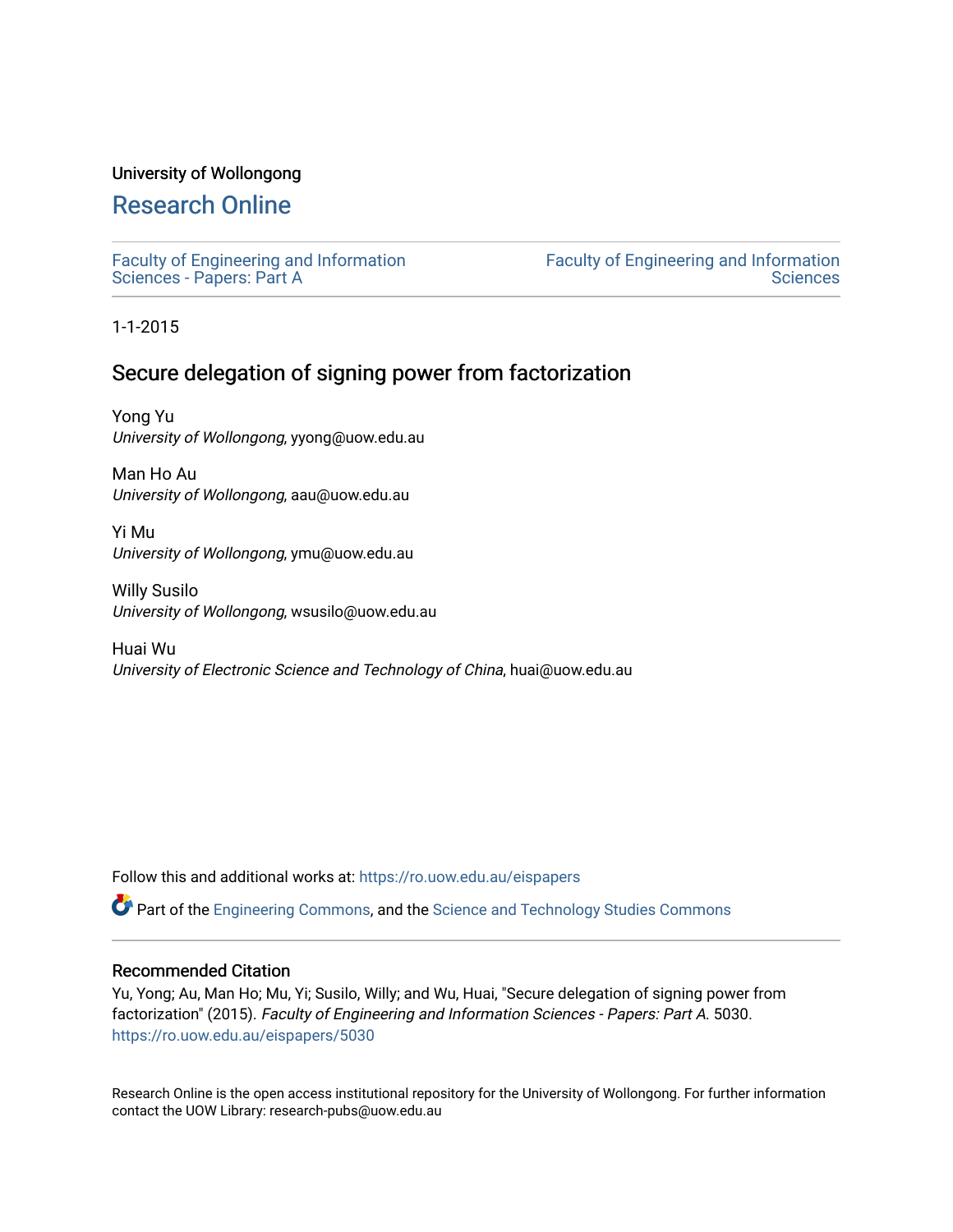# Secure delegation of signing power from factorization

# Abstract

Delegation of signing is a working way common in oce automation work, and is also an important approach to establish trust. Proxy signature is an important cryptographic primitive for delegating the signing powers and it has found many real world applications. The existing proxy signature schemes from factorization assumption are either insecure or inecient. In this paper, we propose a novel, ecient and provably secure proxy signature scheme from factorization. Our construction makes use of a factorization based key-exposure free chameleon hash function in the delegation phase and the proxy signer needs only to nd a collision to a chameleon hash value to generate a valid proxy signature. As a result, our scheme is highly ecient in terms of the computation of a proxy signature. We also provide a formal security proof by classifying the adversaries into three categories. Comparisons demonstrate that the new scheme outperforms the known ones in terms of security, computational eciency and the length of the public key.

# **Disciplines**

Engineering | Science and Technology Studies

## Publication Details

Yu, Y., Au, M. Ho., Mu, Y., Susilo, W. & Wu, H. (2015). Secure delegation of signing power from factorization. The Computer Journal, 58 (4), 867-877.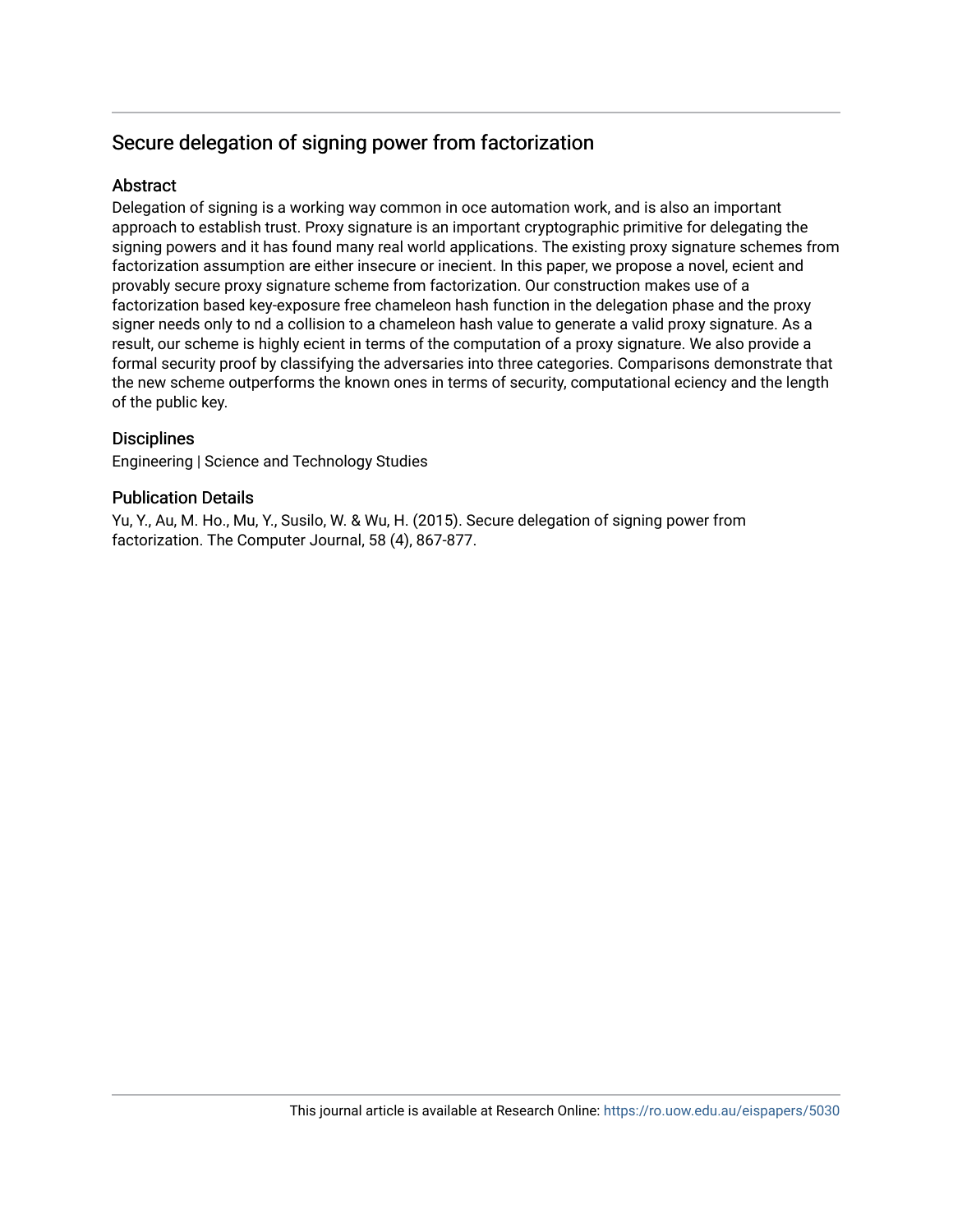# Secure Delegation of Signing Power from Factorization

YONG YU<sup>1,2</sup>, MAN HO AU<sup>2,\*</sup>, YI MU<sup>2</sup>, WILLY SUSILO<sup>2</sup>, HUAI WU<sup>1</sup>

1. School of Computer Science and Engineering, University of Electronic Science and Technology of China, Chengdu, 610054, PR China

2. Centre for Information and Computer Security Research, School of Computer Science and Software Engineering, University of Wollongong, Wollongong, NSW 2522, Australia Email: aau@uow.edu.au

Delegation of signing is a working way common in office automation work, and is also an important approach to establish trust. Proxy signature is an important cryptographic primitive for delegating the signing powers and it has found many real world applications. The existing proxy signature schemes from factorization assumption are either insecure or inefficient. In this paper, we propose a novel, efficient and provably secure proxy signature scheme from factorization. Our construction makes use of a factorization based key-exposure free chameleon hash function in the delegation phase and the proxy signer needs only to find a collision to a chameleon hash value to generate a valid proxy signature. As a result, our scheme is highly efficient in terms of the computation of a proxy signature. We also provide a formal security proof by classifying the adversaries into three categories. Comparisons demonstrate that the new scheme outperforms the known ones in terms of security, computational efficiency and the length of the public key.

Keywords: Digital signature, Proxy signature, Factorization, Provable security

Received 00 January 2013; revised 00 Month 2013

## 1. INTRODUCTION

The notion of proxy signature [1] was put forth by Mambo et al., which enables a proxy signer to sign on behalf of an original signer in the case where the original signer is unavailable (eg. temporal absence, lack of computational power etc.). Subsequently, many proxy signature schemes with their variants, analysis, improvements and applications have been proposed in the literature [2, 3, 4, 5, 6, 7, 8, 9, 10, 11, 12, 13, 14, 15, 16, 17, 18, 19]. Proxy signatures have been suggested for extensive usage in numerous practical applications such as in distributed computing, e-commerce, e-cash, and grid computing where delegation of rights is quite common [5, 6, 7]. Mambo et al. [1] classified proxy signatures into two categories: proxy-unprotected and proxy-protected. A proxy-protected scheme, where only the proxy signer is able to generate valid proxy signatures, is more practical since it accommodates some highly desirable properties such as fairness and signature ownership. In an orthogonal dimension, proxy signatures can also be classified according to their delegation types, including full delegation, partial delegation, delegation with warrant and threshold delegation. At present, delegation with warrant is the most popular choice because of its high security and flexible delegation policy. Thus, we limit our attention

to proxy-protected proxy signature authorized by using delegation with warrant in this paper.

The security of the majority existing proxy signature schemes depends on the discrete logarithm assumption and some intractable assumptions on elliptic curves. To avoid putting all eggs in one basket, Shao [19] proposed two proxy signature schemes based on the factorization assumption. However, no formal security analysis was provided. Subsequently, Shao [20] designed a new proxy signature scheme from factorization and proved the security in the random oracle model. Zhou et al.[21] described two efficient proxy-protected signature schemes based on RSA assumption and the factoring assumption respectively. Unfortunately, Park et al. [22] showed that both schemes are vulnerable to outsider attacks. In 2007, Liu et al. [23] proposed an improvement of Zhou et al.'s scheme and claimed that the new construction satisfies all the desirable security requirements of a secure proxy signature. However, Hu et al. [24] discovered that Liu et al.'s scheme [23] is not secure against a malicious original signer's attack. In 2012, Yu et al. [33] proposed a provably secure proxy signature scheme from factorization. The construction in [33] is conceptually simple and elegant: the original signer issues a standard digital signature on the public key of the proxy signer together with the delegation policy under which the proxy signer is authorized to sign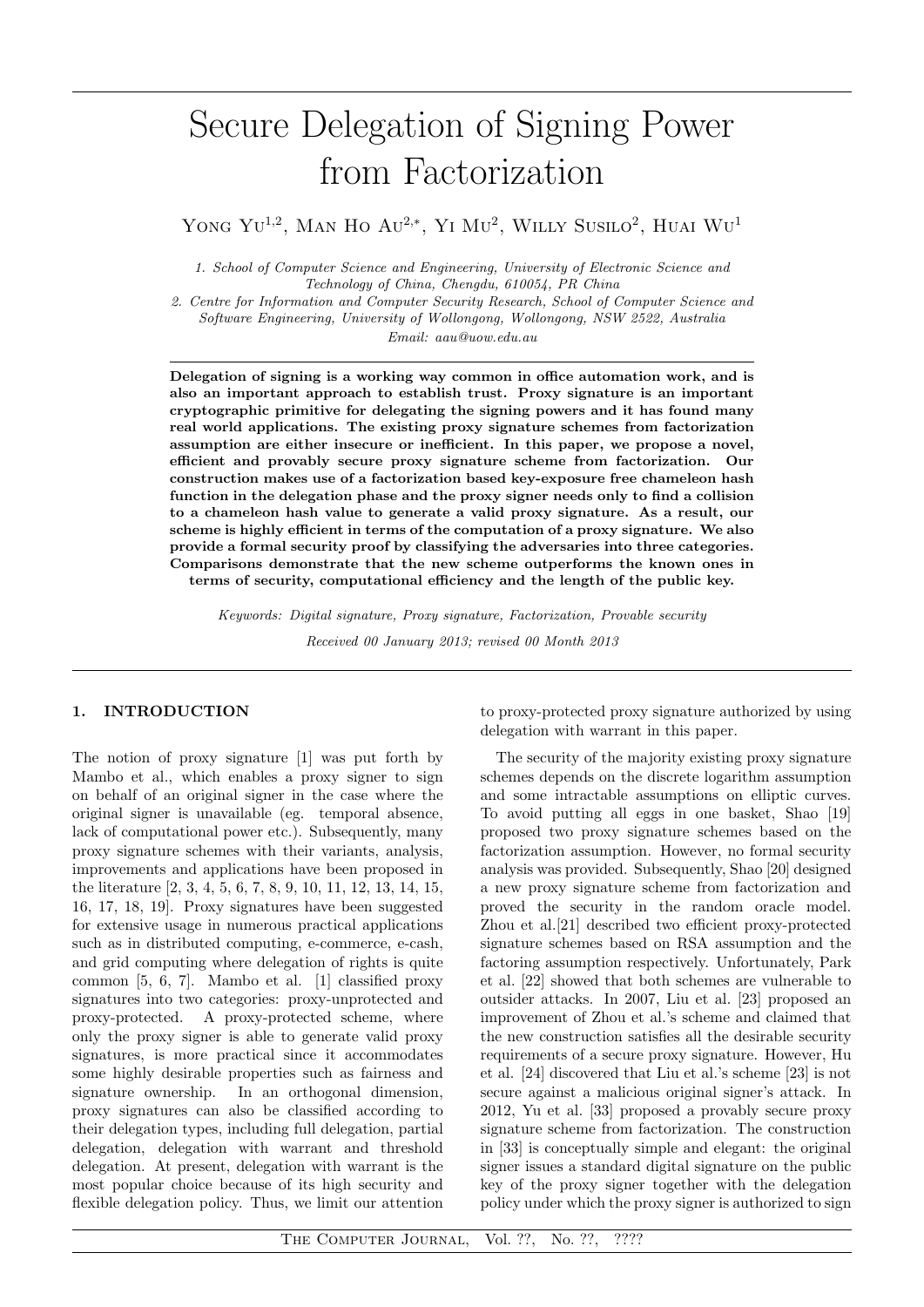on behalf of the original signer. This standard signature is viewed as a warrant. A proxy signature from this proxy signer is a standard signature on the message under the proxy's public key together with the warrant. To verify a proxy signature, anyone can check if the warrant is a valid signature from the original signer on the public key of the proxy signer and the delegation policy, followed by the validation of the signature under the proxy's public key. Yu et al. [33] instantiated the above idea based on an improved Rabin-type signature [25]. The scheme was shown secure against both outsider attackers and insider attackers.

It is relatively straightforward to construct proxy signature schemes following the two signature approach discussed above, and the security of the resulting scheme depends on the unforgeability of the underlying digital signature scheme. While this approach is clever, it imposes a lower bound on the time and space complexities of the resulting proxy signature since it can be viewed as a consecutive execution of two digital signature instances. In this paper, our goal is to construct an efficient secure proxy signature scheme that is secure under hardness of factorization, a fundamental and well-studied intractable problem in number theory. By efficient we require that the time and space complexity should be less than the cost of running two standard signature instances and thus another approach is adopted.

#### 1.1. Related Work

Chameleon Hash Our approach in the construction of proxy signatures involves the use of another cryptographic primitive called Chameleon hash function introduced by Krawczyk and Rabin [34]. Roughly speaking, chameleon hash, also known as trapdoor hash, is a trapdoor one-way function, which prevents anyone except the holder of the trapdoor from finding the collisions of a random input. Specifically, to evaluate the hash of an input  $m$ , a random number  $r$  is chosen and the function takes m, r as input for evaluation. Given the trapdoor of the chameleon hash function, the original input  $m$  and  $r$ , together with another input  $m'$ , the trapdoor holder could output another randonness  $r'$  such that  $(m, r)$ and  $(m', r')$  evaluates to the same hash value. This is a useful primitive for constructing chameleon signatures [34], online/offline signatures [35, 36] etc. Ateniese and Mederious [37] discussed the key exposure problem in the original formulation of chameleon hash function due to Krawczyk et al.[34]. Specifically, while the trapdoor holder can generate collisions (two distinct input that "hashes" to the same output), the trapdoor can be computed based on any pair of collisions. They mentioned that this phenomena is undesirable in applications in which the pair of collisions will be released eventually and introduced identity-based chameleon hash [37] to solve the problem. Subsequently, many novel chameleon hash schemes without the key-exposure problem were

proposed such as in [38, 37, 39, 40].

The use of Chameleon Hash in Proxy Signatures Mehta and Harn [41] firstly introduced the idea of using chameleon hash to construct novel proxy signature schemes where verifiers need not be aware of the existence of a proxy. However, in their scheme, the proxy signer can only sign one time since two valid proxy signatures will lead to the exposure of his trapdoor. Recently, Chandrasekhar et al. [42] presented a technique of using trapdoor hash functions to build proxy signature that does not restrict the number of signatures a proxy can generate per delegation. We first review their generic construction and highlight some of the subtle issues when we describe their concrete instantiation from the discrete logarithm assumption. In their generic approach, the trapdoor hash function is used as the public key of a proxy while the trapdoor is the secret key. When the delegator wishes to delegate his signing right to this proxy, he creates a signature  $\sigma$  on a value h concatenated with the warrant  $w$ , where  $h$  is the output of the trapdoor hash function of the proxy on input  $w$  and randomness  $r$ . When the proxy wishes to create a proxy signature on a message  $m$ , it uses his trapdoor to compute randomness c such that  $(m, c)$  also 'hashes" to h. A proxy signature then consists of the signature  $\sigma$  from the original signer on the chameleon hash value  $h$  concatenated with the warrant  $w$ , the warrant  $w$ , as well as the randomness  $r$  and  $c$ . The verification of the proxy signature involves computing  $h$  which is the chameleon hash of w with randomness r, validating  $\sigma$  on  $h||w$  and that the message  $m$  together with randomness  $c$  "hashes" to h. Note that this approach is novel in that it does not involve operations on two signatures.

Obviously, the approach requires key exposure-free chameleon hash function since a proxy signatures consist of a collision. Chandrasekhar et al. proposed a discrete-logarithm based chameleon hash function for the purpose. A detailed analysis of their concrete construction reviewed that their DL-based construction is not a straightforward instantiation of the above conceptual idea. Firstly,  $h$  is not just the trapdoor hash of the warrant  $w$ . Instead, it is the trapdoor hash of another value which is the hash of the public key of the proxy concatenated with the warrant. Secondly,  $\sigma$  is not a signature on  $h||w$ . Rather, it is a Schnorr signature on the string  $h||w||r$  and that the randomness  $r$  is also part of the Schnorr signature. In other words,  $r$ is part of the signature from the original signer as well as the randomness used in the evaluation of the chameleon hash. On one hand, this modification from the above conceptual idea allows the compression of the proxy signature via safe re-use of randomness. On the other hand, these deviations from the generic construction appeared to be necessary to prevent a malicious proxy from creating another chameleon hash function and randomness  $r'$  such that  $(w, r')$  also "hashes" to the same value  $h$  for this new chameleon hash function. The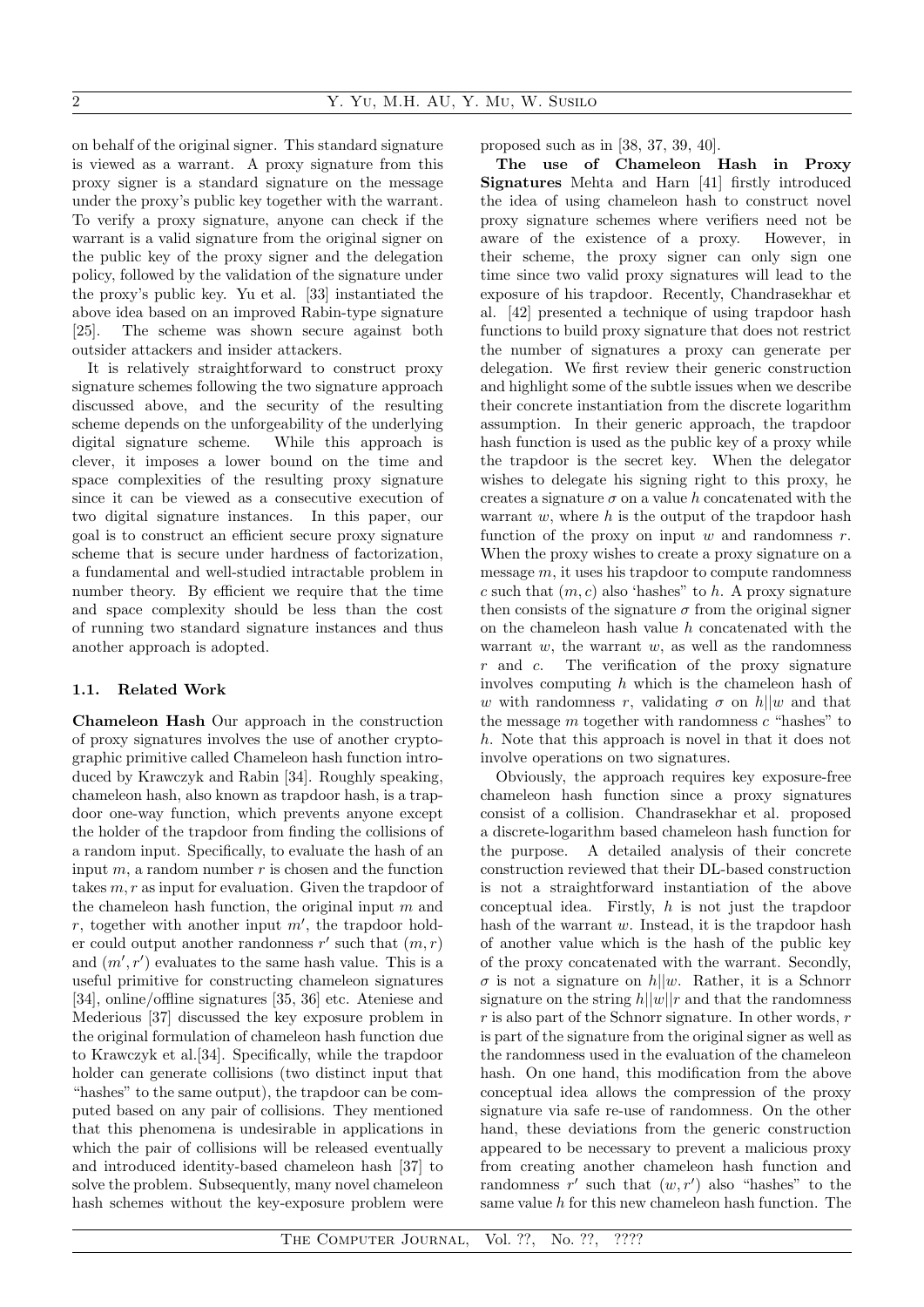use of the same randomness  $r$  in the signature and the chameleon hash function evaluation tied the signature from the original signer to the specific hash value being signed. This technique is especially suitable for Schnorrtype signatures [26], where the randomness used can be generated before the message to be signed is known. Thus, it is non-trivial to construct factorization-based proxy signatures following this conceptual approach. It involves subtle modifications in addition to choosing appropriate building blocks that are secure under the factorization assumption.

Our contributions. To our best knowledge, there has not been such a factorization-based proxy signature scheme that achieves provable security, efficiency and novelty simultaneously. Therefore, our main contribution of this paper is to fill this gap by providing a provably secure and nonconsecutive proxy signature scheme from factorization. Specifically, we propose a new proxy signature scheme by incorporating factorization-based chameleon hash function and improved Rabin-type digital signatures [27] where  $n = pq$  is a Williams integer. We show that our scheme achieves all the desirable properties a secure proxy signature should possess and provide formal security proofs as well under the factorization assumption in the random oracle model. The theoretical analysis and the experimental results demonstrate that the new scheme offers stronger security, higher computational efficiency and shorter public key simultaneously.

Organization: Section 2 reviews some preliminaries used in this paper. Section 3 describes the formal model of proxy signature schemes. Section 4 presents our proxy signature scheme and the comparisons with other schemes. Section 5 provides security analysis of the new scheme. Section 6 concludes the paper.

#### 2. PRELIMINARIES

In this section, we review some basic knowledge used in this paper, including quadratic residue, Legendre symbol, Jacobi symbol and the factorization assumption [28, 29].

#### 2.1. Related definitions and facts

**Definition 1.** Let  $a \in Z_n^*$ , the multiplicative group of  $Z_n$ . *a* is said to be a quadratic residue modulo *n*, if there exists an  $x \in Z_n^*$  such that  $x^2 \equiv a \pmod{n}$ . If no such  $x$  exists,  $a$  is called a quadratic nonresidue modulo n. The set of all quadratic residues modulo  $n$  is denoted by  $Q_n$  and the set of all quadratic nonresidues is denoted by  $\overline{Q}_n$ .

**Fact 1.** Let  $n = pq$ , a product of two distinct odd primes p and q. Then  $a \in Z_n^*$  is a quadratic residue modulo *n* if and only if  $a \in Q_p$  and  $a \in Q_q$ . It follows that  $|Q_n| = |Q_p| \cdot |Q_q| = \frac{(p-1)(q-1)}{4}$  $\frac{a^{(q-1)}}{4}$  and  $|\bar{Q}_n| = \frac{3(p-1)(q-1)}{4}$  $\frac{q-1}{4}$ .

**Definition 2.** Let  $p$  be an odd prime and  $a$  and integer. The Legendre symbol  $\left(\frac{a}{p}\right)$  is defined by

$$
\begin{pmatrix} \frac{a}{p} \end{pmatrix} = \begin{cases} 1, & \text{if } a \in Q_p, \\ -1, & \text{if } a \in \overline{Q}_p, \\ 0, & \text{if } p \mid a. \end{cases}
$$

When the modulo  $n$  is a composite number, Jacobi symbol  $(\frac{a}{n})$ , a generalization of the Legendre symbol, will be involved.

**Definition 3.** Let  $n \geq 3$  be odd with prime factorization  $n = p_1^{e_1} p_2^{e_2} \cdots p_t^{e_t}$ , the Jacobi symbol  $\left(\frac{a}{n}\right)$ is defined by the formula

$$
\big(\frac{a}{n}\big)=\big(\frac{a}{p_1}\big)^{e_1}\big(\frac{a}{p_2}\big)^{e_2}\cdot\cdot\cdot\big(\frac{a}{p_t}\big)^{e_t}.
$$

Definition 4. A Blum integer is a composite integer of the form  $n = pq$ , where p and q are distinct primes each congruent to 3 modulo 4.

**Fact 2.** If  $n = pq$  is a Blum integer, the function  $f: Q_n \to Q_n$  defined by  $f(x) \equiv x^2 \pmod{n}$  is a permutation. The inverse function of  $f$  is

$$
f^{-1}(x) \equiv x^{\frac{(p-1)(q-1)+4}{8}} \pmod{n}.
$$

#### 2.2. Complexity assumptions

**Integer Factorization Problem.** Given  $n$ , an odd composite integer with at least two distinct large prime factors, output a prime number p such that  $p|n$ . The probability that a polynomially bounded algorithm A can solve the integer factorization problem is defined as  $Succ_{\mathcal{A}}^{IF} = \Pr[p \leftarrow \mathcal{A}(n)].$ 

Integer Factorization Assumption. Given an odd composite integer  $n$  with distinct large prime factors,  $Succ_{\mathcal{A}}^{IF}$  is negligible.

#### 3. FORMAL MODELS OF PROXY SIGNA-TURE SCHEMES

In this section, we briefly review the components and security model of proxy signature schemes [14, 6].

#### 3.1. The compents of proxy signature schemes

Two participants, namely an original signer Alice and a proxy signer Bob, are involved in a proxy signature scheme. The scheme consists of the following five algorithms: Setup, KeyGen, DelGen, ProxySign and Verification.

- Setup: On input the system security parameter, this algorithm generates system's parameters.
- KeyGen: On input the system's parameters, this algorithm outputs secret-public key pairs for Alice and Bob.
- DelGen: On input the system's parameters, Alice's secret key  $sk_a$  and the warrant w, this algorithm generates a delegation  $\sigma_w$  of w.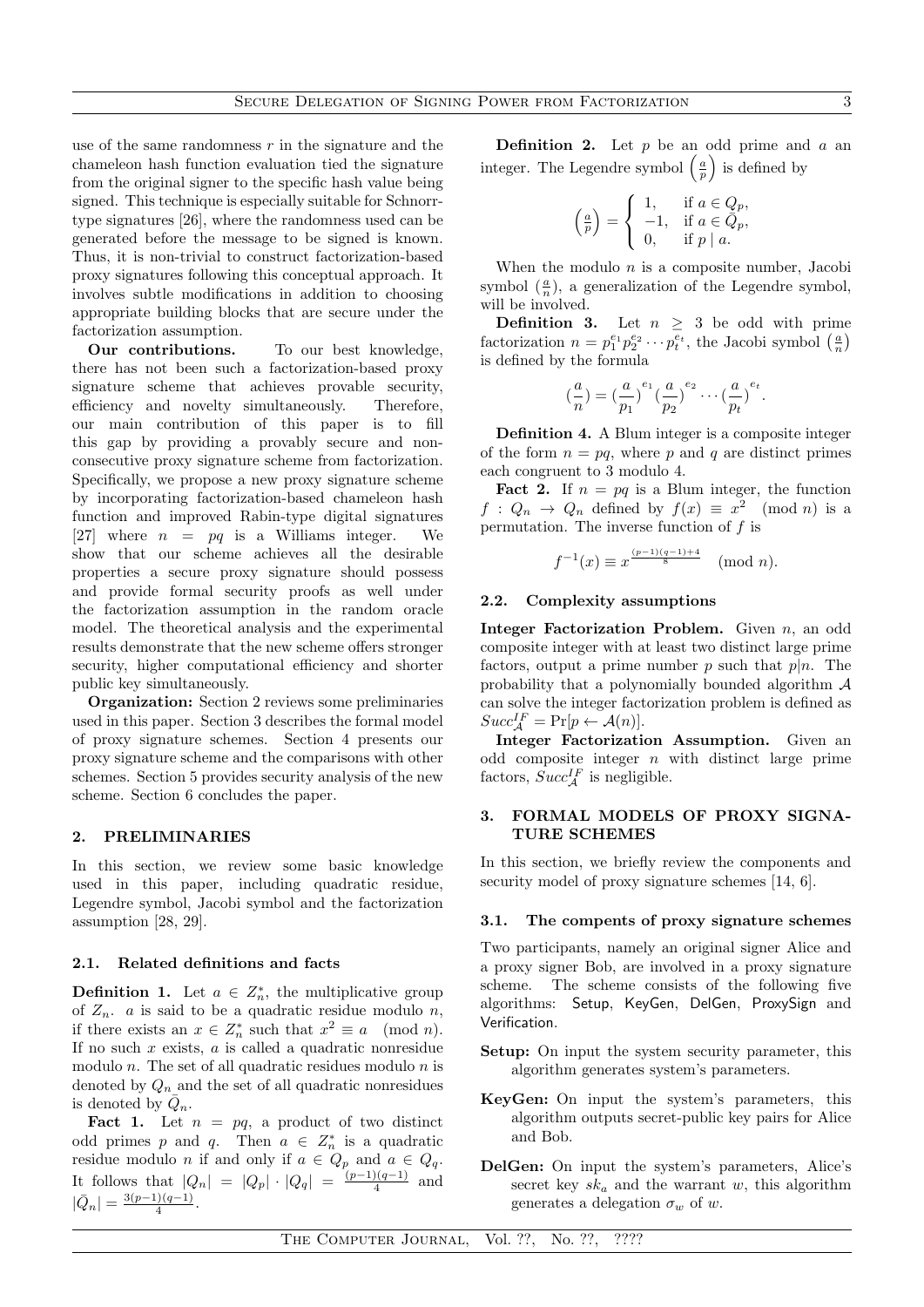- ProxySign: On input the system's parameters, the warrant w, the delegation  $\sigma_w$ , the secret key sk<sub>b</sub> of the proxy signer and the message  $m$  to be signed. this algorithm generates a proxy signature  $\sigma$  on m under the warrant w.
- Verification: On input the system's parameters, original signer's public key  $pk_a$ , proxy signer's public key  $pk_b$ , the warrant w, the signed message m and the alleged signature  $\sigma_m$ , this algorithm outputs True if  $\sigma$  is a valid proxy signature on the message m and outputs  $\perp$  otherwise.

#### 3.2. Security requirements for proxy signature schemes

Since the invention of proxy signature, several security requirements of this cryptographic primitive have been specified to satisfy the different situations. It has been widely accepted that a secure proxy signature scheme should provide the following requirements [6, 5].

- Verifiability: From a valid proxy signature, a verifier can be convinced of the original signer's agreement on the signed message.
- Strong undeniability: Once a proxy signer generates a valid proxy signature on behalf of the original signer, the proxy signer cannot deny his signature generation against anyone else.
- Strong identifiability: For a valid proxy signature, anyone can determine the identity of the corresponding proxy signer.
- Strong unforgeability: Only the designated proxy signer can generate valid proxy signatures on behalf of the original singer. Namely, any other third party, including the original signer, can not generate a valid proxy signature in the name of the proxy signer.
- Prevention of misuse: The proxy signing key cannot be used for purposes other than generating valid proxy signatures. In the case of misuse, the responsibility of proxy signer should be determined explicitly.

Among all the essential security requirements, the property of strong unforgeability is the most desirable, which essentially indicates the undeniability and prevention of misuse. To capture the nature of strong unforgeability well, we adopt the security model of proxy signatures due to Huang et al. [14] to prove the security of our scheme. Besides outside adversaries, two types of inside adversaries are also considered in the model.

**Type 1:** As an outside adversary,  $A_1$  only has the public keys of Alice and Bob.

- **Type 2:** As a malicious proxy signer,  $A_2$  additionally holds the secret key of the proxy signer Bob.
- **Type 3:**  $A_3$  simulates a malicious original signer and has the secret key of the original signer Alice.

Obviously, if a proxy signature scheme is unforgeable against Type 2 and Type 3 adversaries, it is unforgeable against Type 1 adversary as well.

#### 3.3. Security models

Existential unforgeability against adaptive  $A_2$ adversary: This notion captures that it is hard for an adversary to forge a valid proxy signature on message m under a warrant  $w$ , if he does not have the delegation of w.This property is defined using the following game between a challenger  $\mathcal C$  and a Type 2 adversary  $\mathcal A_2$ .

- Setup: The challenger  $C$  runs the Setup algorithm to obtain system's parameters, and runs KeyGen algorithm to obtain key pairs  $(sk_a, pk_a)$  and  $(sk_b, pk_b)$  of the original signer and the proxy signer. C then forwards  $(pk_a, pk_b, sk_b)$  to  $A_2$ .
- Delegation queries:  $A_2$  requests the delegations on warrants  $w_i$  adaptively.  $C$  runs the DelGen algorithm to obtain  $\sigma_{w_i}$  and returns it to  $\mathcal{A}_2$ .
- ProxySign queries:  $A_2$  requests a proxy signature on a message  $m_i$  under a warrant  $w_i$  adaptively. In response,  $C$  firstly runs DelGen algorithm to obtain the delegation on  $w$  and then, runs the ProxySign algorithm to get a proxy signature  $\sigma$  and returns it to  $A_2$ .
- Output: Finally,  $A_2$  outputs a triple  $(m^*, w^*, \sigma^*)$ , such that
	- 1. σ ∗ is a valid proxy signature on message m<sup>∗</sup> under warrant  $w^*$ .
	- 2. w  $w^*$  has not been queried during the Delegation queries.
	- 3.  $(m^*, w^*)$  has not been queried during the ProxySign queries phase.

The success probability of an adversary  $A_2$  winning above game is defined as  $Succ_{A_2}$ .  $A_2$  can  $(t, q_w, q_{ps}, \epsilon)$ break a proxy signature scheme if it makes at most  $q_w$ Delegation queries,  $q_{ps}$  ProxySign queries, and runs in time at most t and  $Succ_{A_2}$  is at least  $\epsilon$ .

Existential unforgeability against adaptive  $A_3$ adversary: This notion says that it is difficult for a malicious original signer to generate a valid proxy signature on a message  $m^*$  which was not singed by the proxy signer. It is defined using the following game between an adversary  $A_3$  and a challenger C.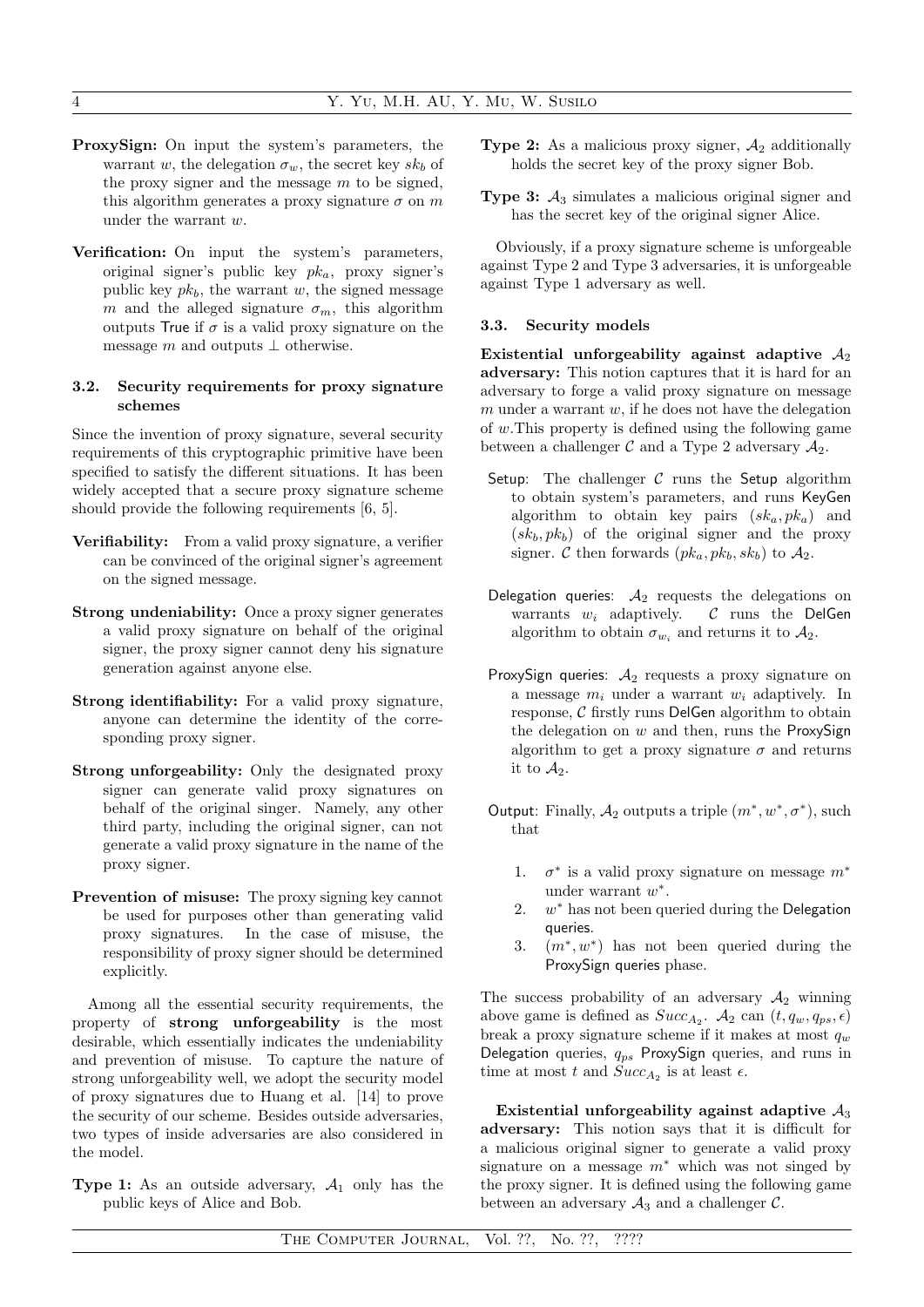- Setup: The challenger  $C$  runs the Setup algorithm to obtain system's parameters, and runs KeyGen algorithm to obtain key pairs  $(sk_a, p k_a)$ ,  $(sk_b, p k_b)$ of the original signer and the proxy signer.  $\mathcal C$  then sends  $(pk_a, pk_b, sk_a)$  to  $A_3$ .
- ProxySign queries:  $A_3$  requests a proxy signature on the pair  $(m_i, w_i)$  with the original signer Alice and the proxy signer Bob. In response,  $\mathcal C$  outputs a valid proxy signature  $\sigma_i$  and returns it to  $\mathcal{A}_3$ .
- Output: Finally,  $A_3$  outputs a new triple  $(m^*, w^*, \sigma^*)$ , such that
	- $1.$ ∗ is a valid proxy signature on message m<sup>∗</sup> under warrant  $w^*$ .
	- 2.  $(m^*, w^*)$  has not been queried during the ProxySign queries phase.

The success probability of an adversary  $A_3$  winning above game is defined as  $Succ_{A_3}$ . We say that  $A_3$  can  $(t, q_{ps}, \epsilon)$  break a proxy signature scheme if  $\mathcal{A}_3$  makes at most  $q_{ps}$  proxy signature queries in time at most  $t$ and  $Succ_{A_3}$  is at least  $\epsilon$ .

#### 4. OUR CONSTRUCTION

In this section, we first describe our design philosophy and the choice of our building blocks, followed by a detailed description of our chameleon hash-based proxy signature scheme based on factorization. Then, we will compare the performance of the new scheme with the existing ones in the same style.

#### 4.1. Design Philosophy

Our approach is similar to the approach due to Chandrasekhar et al. [42] with some minor modifications. Specifically, we require that the public key of the proxy signer is included in the warrant. A delegation is made possible when the original signer creates a signature on the chameleon hash of the warrant based on the chameleon hash function of the proxy. With this minor modification, it is not necessary for the signature from the original signer to include the randomness of the chameleon hash nor the signature itself (as in the DL-based instantiation of Chandrasekhar et al.) and allows us to use the efficient Rabin-PDH signature due to Gentry [25], a deterministic signature scheme with signature size of one single group element described below.

In STOC 1989, Vallée [30] provided an elegant analysis of the distribution, in  $Z_n$ , of integers in  $B_{n,h,h'} = \{x \in [1,n) : h \leq x^2 \pmod{n} \leq h'\}$  for  $h' - h \geq$  $8n^{\frac{2}{3}}$ , i.e., integers with modular squares in a narrow interval. In Crypto 2002, based on Vallée's conclusion, Coron[31] investigated the security of partial-domain hash signature schemes and showed that for  $e = 2$ , partial-domain hash signature schemes are provably secure in the random oracle model, assuming that factoring is hard, if the size of the hash function is larger than 2/3 of the modulus size. In Crypto 2004, Gentry [25] improved Coron's results for Rabin-PDH and proposed a specific variant of the improved Rabin-PDH. We also developed a new factorizationbased chameleon hash function by introducing double trapdoor to Shamir's scheme [35] as a building block of our construction.

#### 4.2. Description of the new scheme

As mentioned our construction is inspired by Gentry's signature scheme [25], together with our new Harnlike chameleon hash function [36], and is described as follows.

- Setup: The original signer Alice randomly picks two large primes  $p_0$  and  $q_0$  satisfying  $p_0 \equiv 3 \mod 8$ ,  $q_0 \equiv 7 \mod 8$  as her private key and computes  $n_0 = p_0 q_0$  as her public key. The proxy signer picks two safe primes  $p_1, q_1$  and computes  $n_1 = p_1 q_1$ . Compute  $p'_1 = \frac{p_1-1}{2}$ ,  $q'_1 = \frac{q_1-1}{2}$  and  $\lambda(n_1)$  $lcm(p_1 - 1, q_1 - 1) = 2p'q'.$  Choose an element  $g \in Z_{n_1}^*$  of order  $\lambda(n_1)$ . Let  $H_1, H_2$  and  $H_3$  be three secure hash functions where  $H_1: \{0,1\}^* \to [h,h']$ with  $h'' = h' - h \pmod{n_0} \ge 8n_0^{\frac{2}{3}}, H_2 : \{0,1\}^* \to$  $Z_{n_1}$  and  $H_3: \{0,1\}^* \to Z_{n_1}$ . The public chameleon hash key of the proxy signer is  $(n_1, g)$  and the private trapdoor key is  $(p_1, q_1)$ .
- Delegation: The original signer delegates her signing power to a proxy signer, say Bob, as follows.
	- 1. Alice makes a warrant w specifying her public key, the public chameleon hash key of the proxy signer, a period of validity, and restrictions on the messages the proxy signer is allowed to sign.
	- 2. Bob picks a random integer  $k_1$ , computes  $r_1 \equiv g^{k_1} \pmod{n_1}$  and forwards  $r_1$  to Alice.
	- 3. Alice chooses a random integer  $t_0$ , computes  $h_w = H_1(r_1 g^{H_2(w,r_1)||t_0} \pmod{n_1}, w$  and  $a_0, b_0$  as follows.

$$
a_0 = \begin{cases} 0, & \text{if } \left(\frac{h_w}{n_0}\right) = 1, \\ 1, & \text{if } \left(\frac{h_w}{n_0}\right) = -1. \end{cases}
$$

$$
b_0 = \begin{cases} 0, & \text{if } \left(\frac{2^{-a_0} h_w}{p_0}\right) = \left(\frac{2^{-a_0} h_w}{q_0}\right) = 1, \\ 1, & \text{if } \left(\frac{2^{-a_0} h_w}{p_0}\right) = \left(\frac{2^{-a_0} h_w}{q_0}\right) = -1. \end{cases}
$$

4. Alice computes  $s_0$  using her private key  $p_0, q_0$ ,

$$
s_0 \equiv (2^{-a_0} h_w)^{\frac{n_0 - p_0 - q_0 + 5}{8}} \pmod{n_0}
$$

and sends  $(w, t_0, s_0, a_0, b_0)$  to Bob via a secure channel.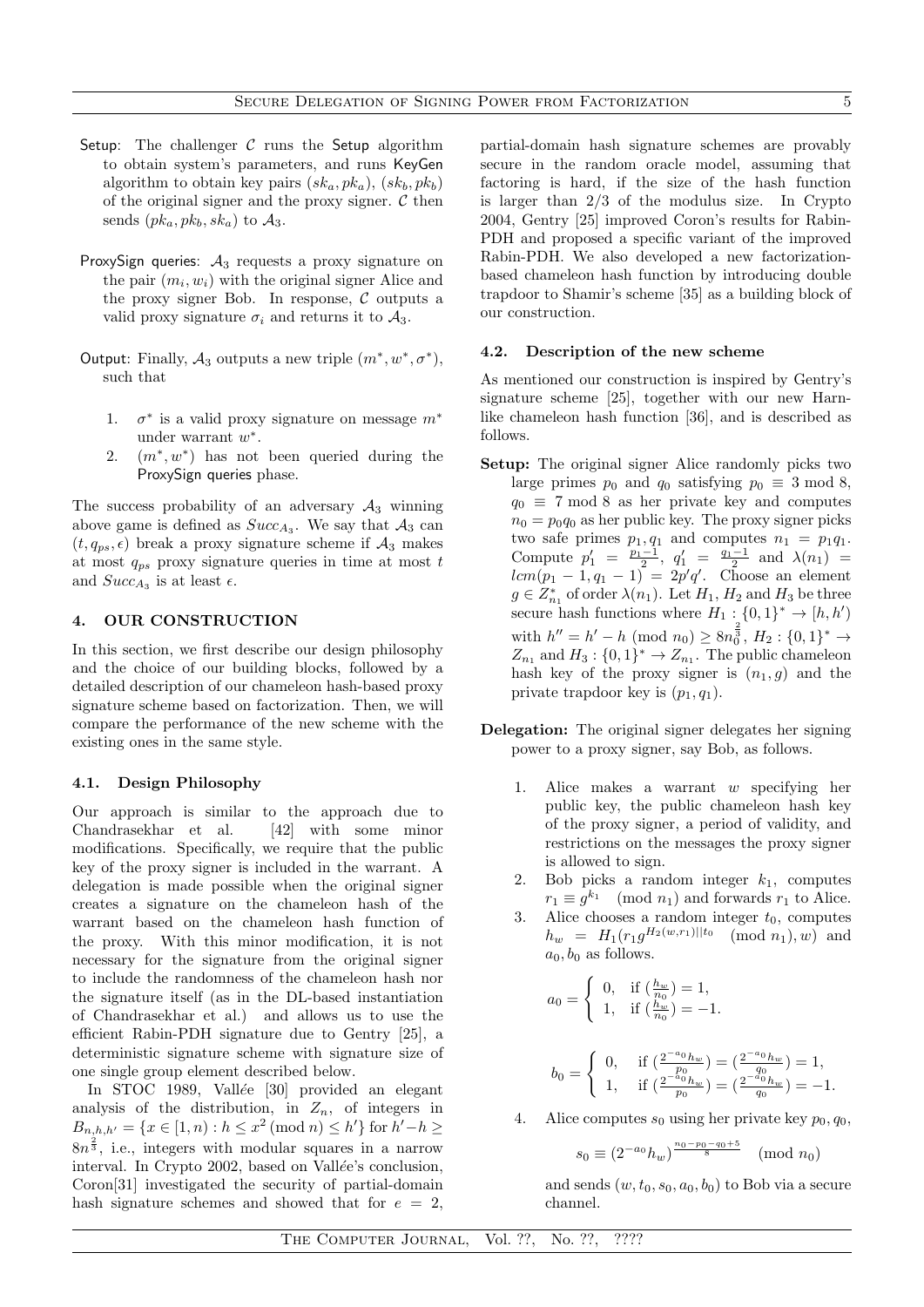- 5. Receiving  $(w, t_0, s_0, a_0, b_0)$ , Bob computes  $h'_w = H_1(r_1 g^{H_2(w,r_1)||t_0} \pmod{n_1}, w$  and verifies the delegation by checking if  $s_0^2 \equiv$  $2^{-a_0} \cdot h'_w \cdot (-1)^{b_0} \pmod{n_0}$  holds.
- **ProxySign:** Bob signs a message  $m \in \{0,1\}^*$  on behalf of Alice according to the warrant with his chameleon hash trapdoor as follows.
	- 1. Check whether  $m$  conforms to the warrant  $w$ . If the check fails, output "invalid" and abort. Otherwise, go to the next step.
	- 2. Pick a random  $k_2 \in Z_{\lambda(n_1)}$  and compute  $r_2 \equiv g^{k_2} \pmod{n_1}.$
	- 3. Compute  $t_1 \equiv t_0 + (k_1 k_2) +$  $2^{\lambda(n_1)}(H_2(w,r_1) - H_3(m,r_2)) \mod \lambda(n_1).$
	- 4. The final proxy signature on m under the warrant w is  $\sigma = (a_0, b_0, s_0, t_0, r_1, r_2, t_1).$
- **Verification:** To check whether  $\sigma$  $(a_0, b_0, s_0, t_0, r_1, r_2, t_1)$  is a valid proxy signature on  $m$  under the warrant  $w$ , a verifier performs the following operations.
	- 1. Check whether  $m$  conforms to  $w$ . If the check fails, output "invalid" and abort. Otherwise, go to the next step.
	- 2. Check whether  $r_1 g^{H_2(w,r_1)||t_0} \equiv$  $r_2g^{H_3(m,r_2)||t_1} \pmod{n_1}.$
	- 3. Compute  $h'_m = H_1(r_2 g^{H_3(m,r_2)||t_1} \mod n_1, w)$ and verify whether  $s_0^2$  $\stackrel{?}{\equiv} 2^{-a_0} \cdot h'_m \cdot (-1)^{b_0}$ (mod  $n_0$ ). If it holds, the proxy signature is valid; Otherwise, invalid.

#### 4.3. Correctness

The correctness of the scheme is not self-evident and we interpret it in detail. The integer  $n_0 = p_0 q_0$  where  $p_0 \equiv 3 \mod 8$ ,  $q_0 \equiv 7 \mod 8$  is called Williams integer. Obviously, a Williams integer is also a Blum integer. Assume  $p_0 = 8t_1 + 3$  and  $q_0 = 8t_2 + 7$  where  $t_1, t_2 \in Z$ , we can observe that

$$
\begin{aligned} \left(\frac{2}{p_0}\right) &= (-1)^{\frac{p_0^2-1}{8}} = (-1)^{\frac{64t_1^2+48t_1+8}{8}} = -1, \\ \left(\frac{2}{q_0}\right) &= (-1)^{\frac{q_0^2-1}{8}} = (-1)^{\frac{64t_2^2+112t_2+48}{8}} = 1, \end{aligned}
$$

thus,  $\left(\frac{2}{n_0}\right) = \left(\frac{2}{p_0}\right) \cdot \left(\frac{2}{q_0}\right) = -1$ . Therefore, if  $h'_w = H_1(r_1 g^{H_2(w,r_1)||t_0} \text{ mod } n_1, w)$  equals  $h_w$  and  $(w, t_0, s_0, a_0, b_0)$  is a valid delegation, then

$$
((2^{-a_0}h_w)^{\frac{n_0-p_0-q_0+5}{8}})^2 = \begin{cases} 2^{-a_0}h_w, & \text{if } 2^{-a_0}h_w \in Q_n, \\ -2^{-a_0}h_w, & \text{if } 2^{-a_0}h_w \in \bar{Q}_n. \end{cases}
$$

Therefore, the verification of delegation  $s_0^2 \equiv 2^{-a_0}$ .  $h'_w \cdot (-1)^{b_0}$  (mod  $n_0$ ) always holds.

Regarding the correctness of the proxy signature, since **Delegation** and **ProxySign** share the same signature algorithm, we just show the chameleon hash of the message  $m$  is identical to that of the warrant  $w$ .

$$
r_2 g^{H_3(m,r_2)||t_1}
$$
\n
$$
\equiv g^{k_2} g^{H_3(m,r_2)||t_0 + (k_1 - k_2) + 2^{\lambda(n_1)}(H_2(w,r_1) - H_3(m,r_2))}
$$
\n
$$
\equiv g^{k_2 + 2^{\lambda(n_1)}H_3(m,r_2) + t_0 + k_1 - k_2 + 2^{\lambda(n_1)}(H_2(w,r_1) - H_3(m,r_2))}
$$
\n
$$
\equiv g^{k_1 + t_0 + 2^{\lambda(n_1)}H_2(w,r_1)}
$$
\n
$$
\equiv r_1 g^{H_2(w,r_1)||t_0} \pmod{n_1}
$$

We can conclude that  $h'_w = h'_m$ , and as a consequence,  $s_0^2 \equiv 2^{-a_0} \cdot h'_m \cdot (-1)^{b_0} \pmod{n_0}$  also holds.

#### 4.4. Performance comparisons and experimental results

We compare the security and efficiency of the new scheme with those of existing ones in the same style $[21,$ 20, 23, 33], i.e., whose security is related to the integer factorization problem or the RSA problem. Several expensive cryptographic operations are considered. We denote by mul, exp, and inv the multiplication, the modular exponentiation and the inversion computation respectively. root is denoted as the operation to find the solutions of  $x^2 \equiv a \pmod{n}$  when the factor of n is given. The comparisons of six known schemes are summarized in Table 1. The Delegation column, Proxysign column and Verify column demonstrate the computation costs of each scheme. Security column denotes the intractable assumptions that the schemes rely on. Against  $A_2$  and Against  $A_3$  columns show whether the scheme is secure against the attacks mounted by malicious proxy signers and malicious original signers respectively. The symbol N means that the scheme is vulnerable to this kind of attack while Y indicates that it is secure against the attack. The schemes in [21] are insecure because they can resist neither a malicious proxy signer's attack nor a malicious original signer's attack. Although the scheme in [23] is secure against a malicious proxy signer's attack, it suffers a malicious original signer's attack. Thus, this scheme is also insecure. The constructions in [20, 33] and our new proposal are secure against all kinds of adversaries. Our scheme outperforms the one in [20] in terms of security, computational efficiency and length of the public key. Specifically, the unforgeability of Shao's proxy signature [20] depends on RSA problem while the unforgeability of our scheme relies on factorization. Consequently, our scheme is at least as secure as Shao's scheme, but possibly more secure [27]. Furthermore, our scheme is a bit more efficient than the scheme in [20] because 1 exponentiation, the most expensive operation in the schemes, is less required. The employment of Williams integer helps to avoid searching an integer a satisfying Jacobi symbol  $\left(\frac{a}{n}\right) = -1$  and including it in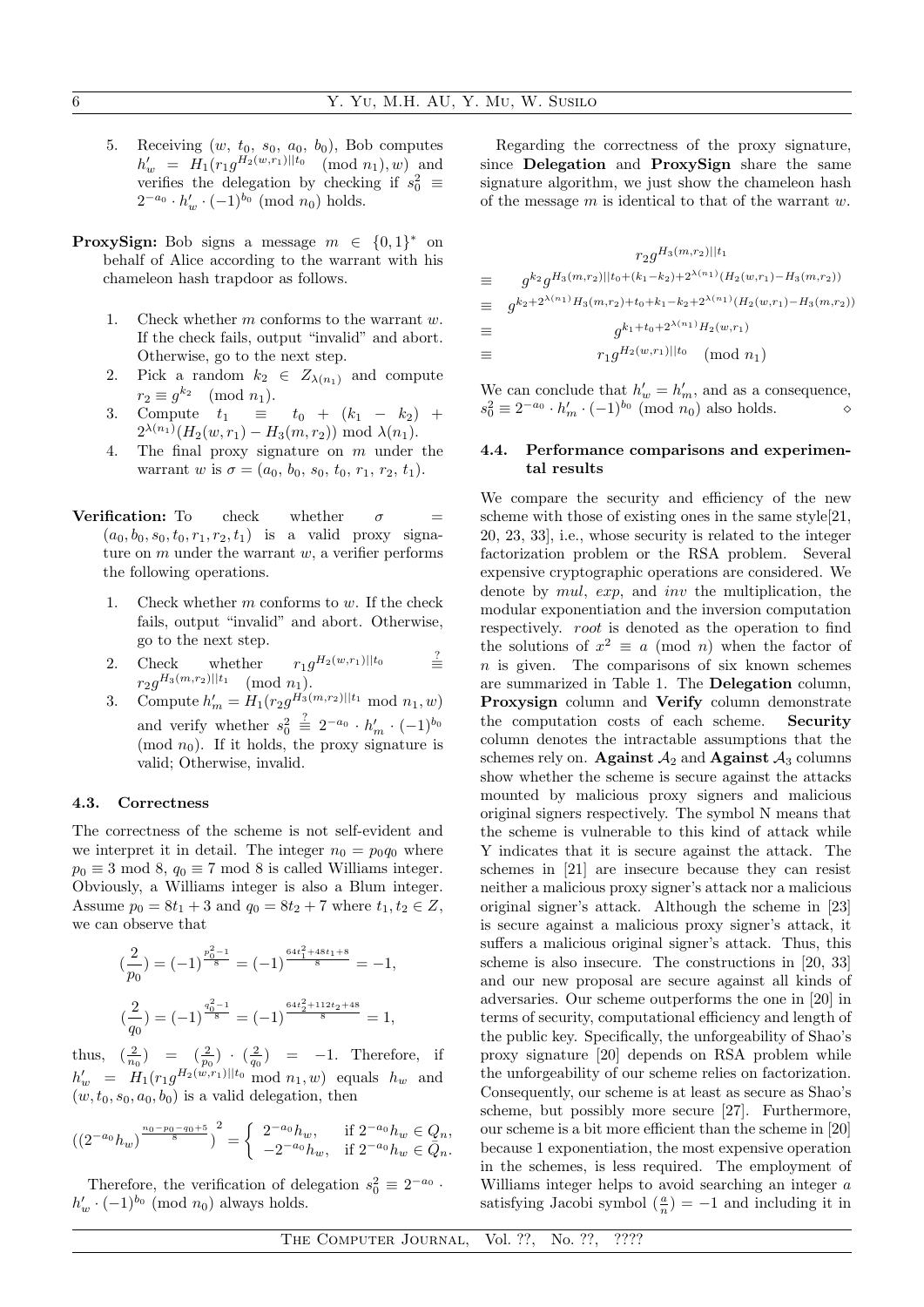SECURE DELEGATION OF SIGNING POWER FROM FACTORIZATION 7

| <b>Schemes</b> | Delegation            | Proxysign                        | <b>Verify</b>                        | Security      | Against $A_2$ | Against $A_3$ |
|----------------|-----------------------|----------------------------------|--------------------------------------|---------------|---------------|---------------|
| ZCL1[21]       | $1 \; exp$            | $2 \exp+1 \mu$                   | $2 exp+1 inv+1 mul$                  | <b>RSA</b>    |               |               |
| ZCL2[21]       | $1\ root$             | $1 \; exp+2 \; mul+1 \; root$    | $5 \; mult+1 \; inv$                 | Factorization |               | N             |
| LWLH[23]       | $2 \t mult+1 \t root$ | $2 \exp+2 \mu \nu + 1 \cdot \nu$ | $2 \exp+5 \text{ mul}+2 \text{ inv}$ | Factorization |               | N             |
| Shao[20]       | $2 \exp+1 inv$        | $3 \exp+1 \, mul$                | $3 \exp+1 \mu$                       | <b>RSA</b>    |               |               |
| Yu[33]         | $1 \; exp+1 \; mul$   | $3 \; exp+1 \; mul$              | $1 \; exp+4 \; mul+1 \; inv$         | Factorization |               |               |
| Ours           | $4 \; exp+1 \; mul$   | $1 \; exp+1 \; mul$              | $2 \exp+2 \mu$                       | Factorization |               |               |

TABLE 1. Comparisons of six proxy signature schemes from factorization.

TABLE 2. Experimental results of the new proxy signature scheme

| Setup      | Delegation  | ProxySign   | Verification |
|------------|-------------|-------------|--------------|
| 512.658 ms | $90.297$ ms | $25.633$ ms | $28.462$ ms  |

the public key because 2 is just such an integer. As a result, the length of the public key of the new scheme is shorter than the existing constructions. Although three more exponentiations are needed in delegation generation than that of the scheme in [33], the new scheme achieves higher efficiency in proxy signature and proxy signature verification, which is highly essential for two reasons. Firstly, in many applications, delegation is a one-time process while proxy signing and verification will be executed frequently. Secondly, in some realworld scenarios, proxy signatures are often deployed in the environments such as agent-based computing systems [5], smart card applications [7], where the proxy has limited processing capability.

Experimental results: We also evaluate the performance of our new construction by conducting an experiment to assess the running time of our scheme on personal computers. An implementation of the algorithms was realized on a computer with CPU T8100 @ 2.10 GHz and 2.0 GB memory, and the operating system is Windows 7.0. All the public key operations were built with Miracle Library [44] which implements multiprecision integer and rational data-types, and provides the routines to perform basic arithmetic on them. According to the security requirements of factoring, we employed 1024-bit modulus  $n_0$  and  $n_1$ , and the corresponding large prime factors  $p_0, q_0, p_1, q_1$ are 512 bits. We preformed the experiment 1000 times and the average running time of each sub-algorithm is shown in Table 2. We can observe that it takes 512.658 ms to setup the system, which is the most expensive operation but runs only one time. The delegation phase costs 90.297 ms, while the proxysign and verification cost 25.633 ms and 28.462 ms respectively. The implementing results demonstrate that the new scheme is highly efficient.

#### 5. SECURITY PROOFS

The new proxy signature is warrant-based, and a delegation is the original signer's signature on the warrant which contains information regarding proxy signer's identity, a period of validity, and restrictions on the messages for which the warrant is valid, etc. Therefore, the properties of identifiability, undeniability, verifiability and prevention of misuse can follow naturally due to the security of improved Rabin signature scheme. In this section, we will focus on the unforgeability of the new construction and demonstrate the security against adaptive chosen message attacks of Type 2 and Type 3 adversaries in the random oracle model.

#### Existential unforgeability against type 2 adversary

THEOREM 5.1. If there exists a Type 2 adversary  $A_2$ that can  $(t, q_w, q_{ps}, \epsilon)$  breaks the unforgeability of the new proxy signature scheme, then there exists another algorithm  $\beta$  that can use  $\mathcal{A}_2$  to solve an instance of the factoring problem with probability

$$
Succ^{IF}_{\mathcal{B}} \ge \frac{\epsilon^2 \cdot (1 - 1/8n_0^{\frac{2}{3}})^2}{8 \cdot q_w^2}.
$$

Proof.The security proof is by contradiction. Assume there exists a polynomial-time adversary  $A_2$ that is able to produce a forgery with non-negligible success probability, we then use  $A_2$  to build an algorithm  $\beta$  to factorize a Williams integer. Assume  $\beta$  receives a random instance of factorizing a Williams integer: given a large Williams number N with  $|N| \ge$ 1024 bits, output a factor of N.

- **Setup:**  $\beta$  sets  $N$ , the input of the factorization problem, as  $n_0$ , the public key of the original signer. Then,  $\beta$  picks two large safe primes  $p_1, q_1$ , computes  $n_1 = p_1q_1$ ,  $\lambda(n_1) = lcm(p_1 - 1, q_1 - 1)$ and choose an element  $g \in Z_{n_1}^*$  of order  $\lambda(n_1)$ . The hash functions  $H_1: \{0,1\}^* \to [h,h']$  with  $h' - h \pmod{n_0} \geq 8n_0^{\frac{2}{3}}, H_2 : \{0,1\}^* \to Z_{n_1}$  and  $H_3: \{0,1\}^* \to Z_{n_1}$  are treated as random oracles. The public chameleon hash key of the proxy signer is  $(n_1, g)$  and the private trapdoor key is  $(p_1, q_1)$ .  $\mathcal B$  returns  $(N, p_1, q_1)$  to  $\mathcal A_2$ .
- $H_2$  queries:  $A_2$  can make at most  $q_{H_2}$  queries on the hash function  $H_2$  for the input  $(w_i, r_i)$  adaptively.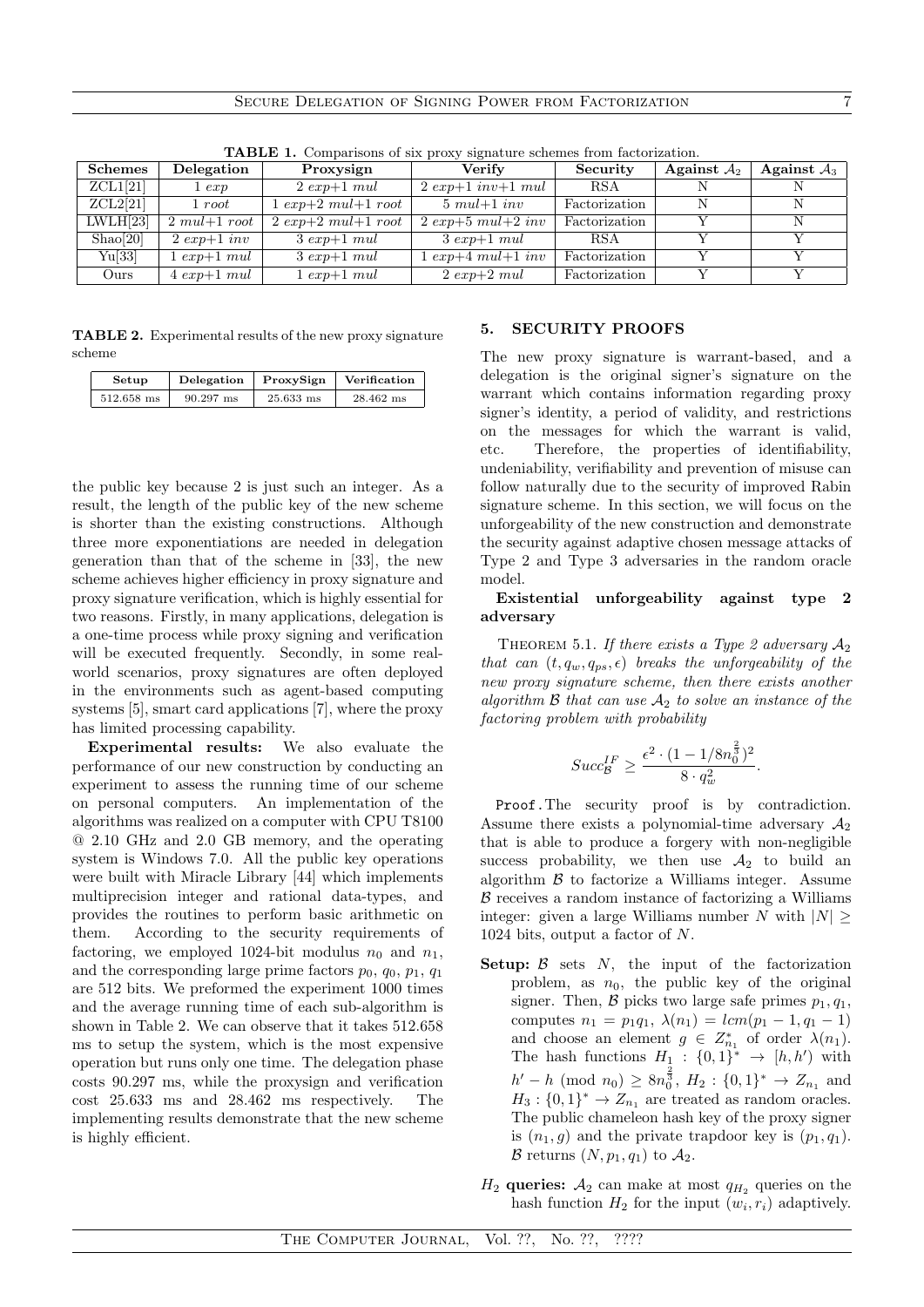$\beta$  maintains a hash list called  $\mathcal{L}_2$  to store the answers for the consistency of a hash function. If  $\beta$ has received an identical query before, it responds as it did before. Otherwise,  $\beta$  picks a random value  $h_i \in Z_{n_1}$ , returns  $h_i$  to  $\mathcal{A}_2$  and logs the tuple  $(w_i, r_i, h_i)$  into  $\mathcal{L}_2$ .

- $H_3$  queries:  $A_2$  can make at most  $q_{H_3}$  queries on the hash function  $H_3$  for the input  $(m_j, r_j)$  adaptively.  $\beta$  maintains a hash list called  $\mathcal{L}_3$  to store the answers for the consistency of a hash function. If  $\beta$ has received an identical query before, it responds as it did before. Otherwise,  $\beta$  picks a random  $h'_j \in Z_{n_1}$ , returns  $h'_j$  to  $\mathcal{A}_2$  and adds the tuple  $(m_j, r_j, h'_j)$  into  $\mathcal{L}_3$ .
- $H_1$  queries:  $A_2$  can make at most  $q_{H_1}$  queries on the hash function  $H_1$  for the input  $(v_i, w_i)$  adaptively.  $\beta$  maintains a hash list  $\mathcal{L}_1$  to store the answers for the consistency of a hash function. For each request on  $(v_i, w_i)$ , if  $\mathcal B$  has received the same query before, it returns the previous answer to  $A_2$ . Otherwise,  $\beta$ picks a random  $l_i \in Z_{n_1}$ , returns  $l_i$  to  $\mathcal{A}_2$  and adds  $(\bot, \bot, \bot, \bot, \bot, v_i, w_i, l_i)$  into  $\mathcal{L}_1$  list.
- **Delegation queries:**  $A_2$  can make at most  $q_w$ delegation queries adaptively. When  $A_2$  queries on a warrant  $w_i$ ,  $\beta$  picks a random  $k_i$  and computes  $r_i = g^{k_i}$ . B then searches the  $\mathcal{L}_2$  list to check whether there is an item  $(w_i, r_i, h_i)$ . If there does not exist such an item, B picks a random  $h_i \in Z_{n_1}$ and logs  $(w_i, r_i, h_i)$  into  $\mathcal{L}_2$  list. Then  $\mathcal B$  picks a random  $t_i$ , computes  $r_i g^{h_i||t_i} \pmod{n_1} \rightarrow v_i$ , picks  $a_i, b_i \in \{0, 1\}, s_i \in B_{N, h, h'}$  with uniform distribution, sets  $H(v_i, w_i) = s_i^2 \cdot 2^{a_i} \cdot (-1)^{-b_i}$ (mod N) and logs  $(a_i, b_i, k_i, r_i, t_i, v_i, w_i, l_i)$  into  $\mathcal{L}_1$ list. Finally,  $\beta$  responds  $(t_i, s_i, a_i, b_i)$  to  $\mathcal{A}_2$ .
- **Proxy signature queries:**  $A_2$  can make at most  $q_{ps}$ proxy signature queries. For each query on  $(w_i, m_i)$ ,  $\beta$  searches the  $\mathcal{L}_1$  list to check whether the tuple  $(a_i, b_i, k_i, r_i, t_i, v_i, w_i, s_i)$  exists in the list. If there is no such a tuple,  $\beta$  picks a random  $k_i$ and computes  $r_i = g^{k_i}$ . Then  $\mathcal{B}$  picks a random  $t_i$ , computes  $r_i g^{h_i||t_i} \pmod{n_1} \rightarrow v_i$ , picks  $a_i, b_i \in$  $\{0,1\}, s_i \in B_{N,h,h'}$  with uniform distribution, sets  $H(v_i, w_i) = s_i^2 \cdot 2^{a_i} \cdot (-1)^{-b_i} \pmod{N}$  and logs  $(a_i, b_i, k_i, r_i, t_i, v_i, w_i, s_i)$  into  $\mathcal{L}_1$  list.  $\mathcal{B}$  searches the  $\mathcal{L}_2$  list to find if there is an item  $(w_i, r_i, h_i)$ . If there is no such an item,  $\beta$  picks a random value  $h_i \in Z_{n_1}$ , and logs the tuple  $(w_i, r_i, h_i)$  into  $\mathcal{L}_2$ . Then, B chooses a random  $k_{pi} \in Z_{\lambda(n_1)}$ , computes  $r_{pi} \equiv g^{k_{pi}} \pmod{n_1}$ . B searches if there exists an item  $(m_i, r_{pi}, h'_i)$  in  $\mathcal{L}_3$  list. If there is no such an item,  $\mathcal{B}$  selects a random  $h'_j \in Z_{n_1}$ , and adds the tuple  $(m_i, r_{pi}, h'_i)$  into  $\mathcal{L}_3$ . Finally,  $\mathcal B$  computes  $t_{pi} \equiv t_i + (k_i - k_{pi}) + 2^{\lambda(n_1)}(h_i - h'_i) \bmod \lambda(n_1)$ and response  $(a_i, b_i, s_i, t_i, r_i, r_{pi}, t_{pi})$  as a proxy signature of  $m_i$  under the warrant  $w_i$  to  $A_2$ .

Solving IF problem: It's easy to check that in the random oracle model, the outputs of the simulated proof are indistinguishable from those in the real attacks. Finally,  $A_2$  produces a proxy signature forgery  $\sigma^* = (a_0^*, b_0^*, s_0^*, t_0^*, r_1^*, r_2^*, t_1^*)$  on a message  $m^*$  under warrant  $w^*$  with probability  $\epsilon$ .  $A_2$  outputs a valid proxy signature after querying  $H_1$  oracle with probability  $\epsilon' = \epsilon \cdot (1 - 1/8n_0^{\frac{2}{3}})$ because  $s_i$  is randomly picked from  $[h, h']$ . We can solve the factorization problem instance by using the oracle replay technique[32]. We firstly guess a fixed index  $1 \leq j \leq q_w$  and expect that  $w^*$  happens to be the warrant of which  $A_2$  forges a valid proxy signature on  $m^*$ . The probability that we make a correct guess is denoted by  $Pr[luck] = \frac{1}{q_w}$ .

Equipped with the same system parameters and public key  $N, n_1$ , the game is played again. For the same sequences of random bits to the two copies of  $A_2$ ,  $B$  responds with the same answers to the oracle queries until  $A_2$  asks the  $H_1$  query for  $w_j = w^*$ At that point,  $\beta$  answers two random answers  $(a_i, b_i, k_i, r_i, t_i, v_i, w_i, s_i)$  and  $(a_i^\prime, b_i^\prime, k_i^\prime, r_i^\prime, t_i^\prime, v_i^\prime, w_i^\prime, s_i^\prime)$  . Thus, we have

$$
s_i^2 \cdot 2^{a_i} \cdot (-1)^{-b_i} \equiv s_i'^2 \cdot 2^{a_i'} \cdot (-1)^{-b_i'} \pmod{N}.
$$

Since  $a_i, b_i$  are randomly chosen from  $\{0, 1\}, a_i =$  $a'_i$  and  $b_i = b'_i$  with probability 1/4. As a result,  $s_i^2 \equiv s_i'^2 \pmod{N}$  holds with probability 1/4. Now  $GCD(s_i - s'_i, N)$  or  $GCD(s_i + s'_i, N)$  is a nontrivial factor of  $N$  [29].

The simulator's probability of success can be assessed using the technique of splitting lemma[32]. Let  $X$  be the set of possible sequences of random answers up to the point that  $\mathcal{A}_2$  queries the  $H_1$  oracle for  $(v^*, w^*)$  and Y be the set of possible sequences of random answers after that point. For any  $x \in X$  and  $y \in Y$ , given the sequences of random answers of random oracles  $(x||y)$ , the probability that  $\beta$  obtains a valid proxy signature is  $\epsilon \cdot (1 - 1/8n_0^{\frac{2}{3}})/q_w$ . Following the splitting lemma, there exists such a "good" subset  $\Omega \in X$  such that the probability that the probability that  $x \in \Omega$  is at least  $\epsilon \cdot (1 - 1/8n_0^{\frac{2}{3}})/2q_w$ , and for any  $s \in \Omega$ ,  $y \in Y$ , the probability that  $\beta$  gets a valid proxy signature is at least  $\epsilon \cdot (1 - 1/8n_0^{\frac{2}{3}})/2q_w$  with the sequences of random answers  $(s||y)$ . Therefore, the probability that  $\beta$  can solve the factorization problem is

$$
Succ^{IF}_{\mathcal{B}} \geq \frac{1}{4} \cdot \epsilon \cdot (1 - 1/8n_0^{\frac{2}{3}})/q_w \cdot \epsilon \cdot (1 - 1/8n_0^{\frac{2}{3}})/2q_w
$$

$$
= \frac{\epsilon^2 \cdot (1 - 1/8n_0^{\frac{2}{3}})^2}{8 \cdot q_w^2}.
$$

Existential unforgeability against Type 3 Adversary

 $\Diamond$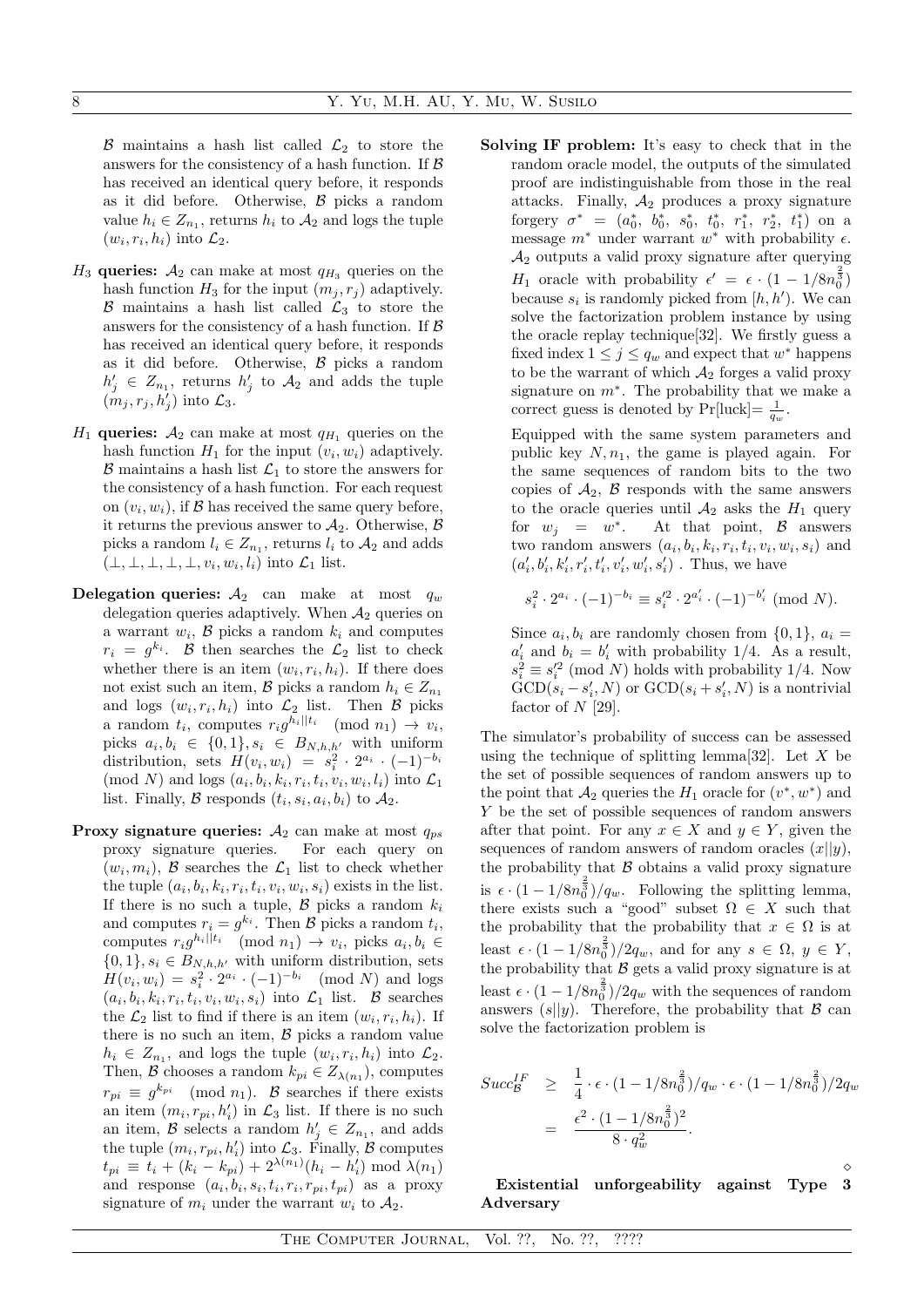THEOREM 5.2. If there exists a type 3 adversary  $A_3$ that can  $(t, q_{ns}, \epsilon)$  break the proxy signature scheme, there exists another algorithm  $\beta$  that can use  $\mathcal{A}_3$  to solve an instance of factoring problem with probability

$$
Succ^{IF}_{\mathcal{B}} \geq \frac{1}{4q^2_{H_1}} \cdot \epsilon^3 \cdot (1 - \frac{1}{n})^3.
$$

**Proof.** The adversary  $A_3$  possesses the public keys of the original signer and the proxy signer and the private key of the original signer, thus,  $A_3$  can generate delegations on any warrant. As a result, delegation queries are not required here. Assume  $\beta$  is given a large composite number N with  $|N| \geq 1024$  bits,  $\mathcal{B}$ 's goal is factoring  $N$ .  $\beta$  will simulate the challenger and response  $A_3$ 's queries in the following way.

- **Setup:**  $\beta$  sets  $N$ , the input of the factorization problem, as  $n_1$ , the public key of the proxy signer, retaining  $H_1: \{0,1\}^* \to [h,h']$  with  $h'$  –  $h \pmod{n_0} \geq 8n_0^{\frac{2}{3}}, H_2 : \{0,1\}^* \rightarrow Z_{n_1}$  and  $H_3: \{0,1\}^* \rightarrow Z_{n_1}$  for use as random oracles. Then,  $\beta$  picks two large primes  $p_0, q_0$  as the original signer's secret key and the corresponding public key is  $n_0 = p_0 q_0$ . B delivers  $(N, p_0, q_0, n_0)$  to  $\mathcal{A}_3$ .
- $H_2$  queries:  $A_3$  can make at most  $q_{H_2}$  queries on the hash function  $H_2$  for the input  $(w_i, r'_i)$  adaptively.  $\beta$  maintains a hash list called  $\mathcal{L}_2$  to store the answers for the consistency of a hash function. If  $\mathcal B$ has received an identical query before, it responds as it did before. Otherwise,  $\beta$  picks a random value  $h_i \in Z_{n_1}$ , returns  $h_i$  to  $\mathcal{A}_2$  and logs the tuple  $(w_i, r'_i, h_i)$  into  $\mathcal{L}_2$ .
- $H_3$  queries:  $A_3$  can make at most  $q_{H_3}$  queries on the hash function  $H_3$  for the input  $(m_i, r_i)$  adaptively.  $\beta$  maintains a hash list called  $\mathcal{L}_3$  to store the answers for the consistency of a hash function. If  $\beta$ has received an identical query before, it responds as it did before. Otherwise,  $\beta$  picks a random  $h'_j \in Z_{n_1}$ , returns  $h'_j$  to  $\mathcal{A}_3$  and adds the tuple  $(m_j, r_j, h'_j)$  into  $\mathcal{L}_3$ .
- $H_1$  queries:  $A_3$  can make at most  $q_{H_1}$  queries on the hash function  $H_1$  for the input  $(v_i, w_i)$  adaptively.  $\mathcal B$  maintains a hash list  $\mathcal L_1$  to store the answers for the consistency of a hash function. For each request on  $(v_i, w_i)$ , if  $\mathcal B$  has received the same query before, it returns the previous answer to  $A_2$ . Otherwise,  $\beta$ picks a random  $l_i \in Z_{n_1}$ , returns  $h_i$  to  $\mathcal{A}_2$  and logs  $(\bot, \bot, \bot, v_i, w_i, l_i)$  into  $\mathcal{L}_1$  list.
- **Proxy signature queries:**  $A_3$  can make at most  $q_{ps}$ proxy signature queries. For each proxy signature query on  $(w_i, m_i)$ ,  $\beta$  firstly generates a delegation  $(a_i, b_i, s_i, t_i)$  for  $w_i$  since he has original signer's secret key  $(p_0, q_0)$ . B searches the  $\mathcal{L}_2$  list to check if there exists an item  $(w_i, r'_i, h_i)$ . If there is no such an item,  $\mathcal{B}$  picks  $r'_i, h_i \in Z_N$  randomly

and logs  $(w_i, r'_i, h_i)$  into  $\mathcal{L}_2$  list. Then,  $\mathcal{B}$  picks a random  $r_i \in Z_{n_1}$  and checks whether there exists an item  $(m_i, r_i, h'_i)$  in  $\mathcal{L}_3$  list. If there is no such an item,  $\mathcal{B}$  picks a random  $h'_i \in Z_{n_1}$ , and adds the tuple  $(m_i, r_i, h'_i)$  into  $\mathcal{L}_3$ .  $\mathcal{B}$  selects a random  $t'_i$ , computes  $v_i = r_i g^{h'_i || t'_i}$  and sets  $H_1(v_i, w_i) \rightarrow s_i^2 \cdot 2^{a_i} \cdot (-1)^{-b_i}$ . Finally, B logs  $(\perp, \perp, \perp, v_i, w_i, s_i^2 \cdot 2^{a_i} \cdot (-1)^{-b_i})$  into  $\mathcal{L}_1$  list and transmits  $(a_i, b_i, s_i, r_i, r'_i, t_i, t'_i)$  to  $\mathcal{A}_3$  as the answer to his proxy signature query.

Solving IF problem: The simulated outputs are indistinguishable from those in the real attacks in the random oracle model. Therefore, after a series of queries,  $A_3$  will output a new proxy signature  $\sigma = (a_0^*, b_0^*, s_0^*, t_0^*, r_1^*, r_2^*, t_1^*)$  on the message  $m^*$ under the warrant  $w^*$  with probability  $\epsilon$ . If  $\mathcal{A}_3$ has not queried  $H_3(m^*, r_2^*)$ , the probability that  $\sigma$  is valid is less than  $1/n_1$  since the answers to the  $H_3$  hash functions are picked randomly from  $Z_{n_1}$ . Thus,  $A_3$  will produce a valid forgery after querying the  $H_3$  oracle with probability  $\epsilon'$  = 1 - 1/n<sub>1</sub> and the answer to  $H_3(m^*, r_2^*)$  is h'. Then, based on the well-known oracle replay attack and the forking lemma [32],  $A_3$  uses the oracle replay technique by a polynomial replay of the attack with the same random salts and a different oracle called  $H_3'$  to get another forgery  $\sigma'$  = oracle cannot  $H_3$  to get another longery  $\sigma = (a'_0, b'_0, s'_0, t'_0, r'_1, r^*_2, t'_1)$  on the message  $m^*$  under the warrant  $w^*$ , and the answer to  $H'_3(m^*, r_2^*)$  is  $h''$ . Now, we have

$$
r_2^* g^{h' || t_1^*} \equiv r_2^* g^{h'' || t_1'} \pmod{n_1}.
$$

Thus,  $t_1^* + 2^k h' \equiv t_1' + 2^k h'' \mod (\lambda(n_1))$  where  $k =$  $|\lambda(n_1)|$  denotes the bit length of  $\lambda(n_1)$ . Therefore,  $\lambda(n_1)$  divides  $t_1^* - t_1' + 2^k(h' - h'')$ , which indicates that  $\phi(n_1)$  divides  $2(t_1^* - t_1' + 2^k(h'-h''))$ . Following the conclusion due to Miller [43], knowing such a multiple of  $\phi(n_1)$  is equivalent to factoring  $n_1$ , which contracts the factoring assumption. The probability that  $\beta$  can solve the factorization problem instance is

$$
Succ_{\mathcal{B}}^{IF} \ge \frac{1}{4q_{H_1}^2} \cdot \epsilon^3 \cdot (1 - \frac{1}{n})^3.
$$

 $\Diamond$ 

#### 6. CONCLUSION

In this paper, we put forward a novel construction of proxy signature whose unforgeability can be reduced to the integer factorization problem. The new scheme employed improved Rabin-type digital signature and a factorization based key-exposure free chameleon hash function. We proved that the scheme is secure against all adversaries, in the random oracle model. Our scheme compares favorably with existing schemes based on the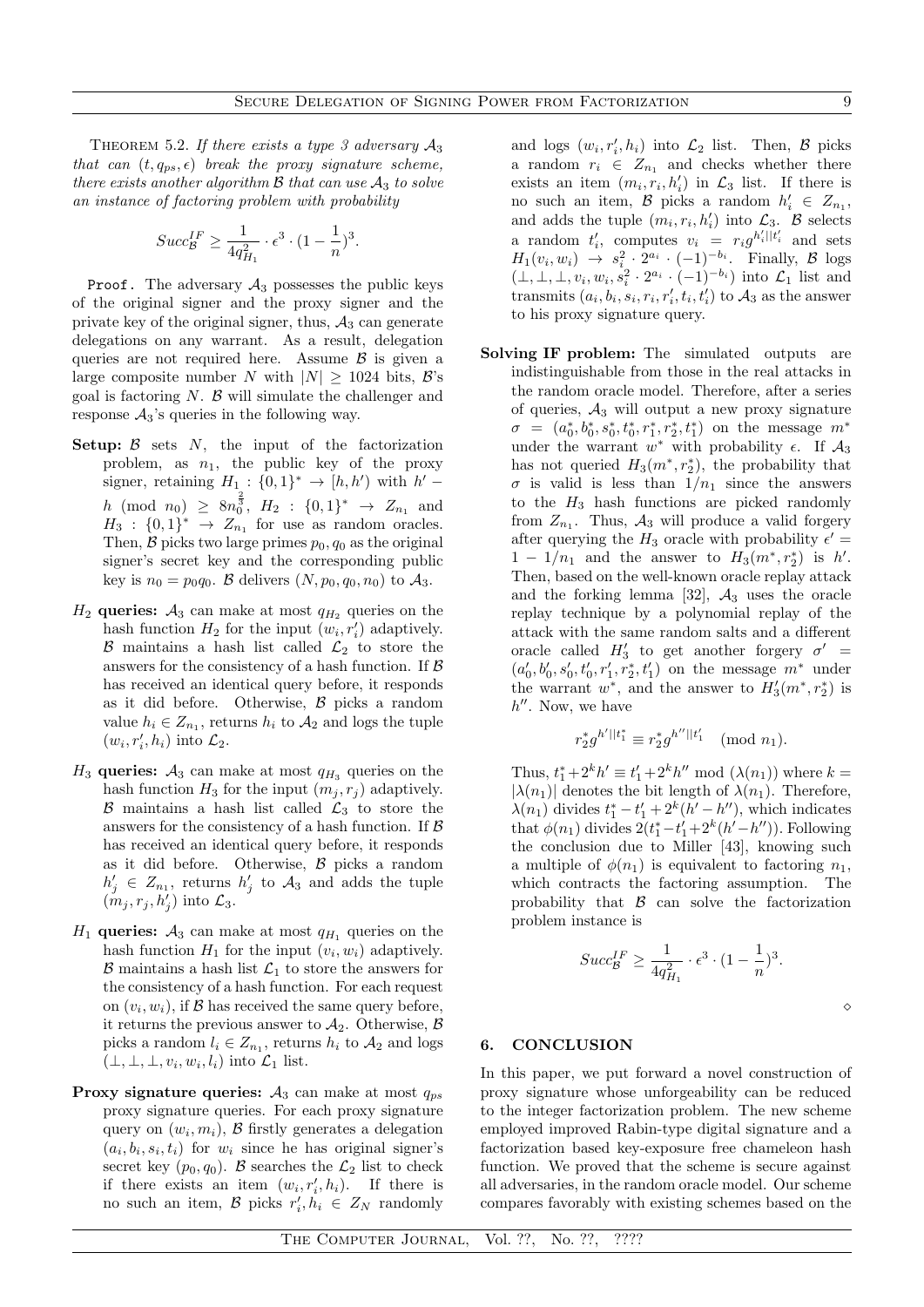RSA assumption or the factorization assumption. How to construct a proxy signature scheme with tighter reductions to factorization without using forking lemma is our future work.

Acknowledgement: The first author is supported by the University of Wollongong Vice Chancellor Fellowship and the fourth author is supported by Australian Research Council Future Fellowship FT0991397. This work is supported by the NSFC of China under Grants 61003232, 61103207, U1233108, the National Research Foundation for the Doctoral Program of Higher Education of China under Grant 20100185120012, the NSFC of China for International Young Scientists under Grant 61250110543, and the Fundamental Research Funds for the Central Universities under Grants ZYGX2010J066 and ZYGX2011J067.

#### REFERENCES

- [1] Mambo, M., Usuda, K., Okamoto, E. (1996) Proxy signature: delegation of the power to sign messages. IEICE Trans. Fundamentals, E79-A (9), 1338–1353.
- [2] Tan, Z. (2011) An off-line electronic cash scheme based on proxy blind signature. The Computer Journal, 54 (4), 505–512.
- [3] Yu, Y., Mu, Y., Wang, G., Sun, Y. (2011) Cryptanalysis of an off-line electronic cash scheme based on proxy blind signature. The Computer Journal, 54 (10), 1645–1651.
- [4] Zhang, J., Liu, C., Yang, Y. (2010) An efficient secure proxy verifiably encrypted signature scheme, Journal of Network and Computer Applications, 33(1), 29–34.
- [5] Lee, B., Kim, H., Kim, K. (2011) Secure mobile agent using strong non-designated proxy signature. In Mu, Y., Varadharajan, Vijay.(eds), Proc. of ACISP 2001, Sydney, Australia, July 11–13, Lecture Note in Computer Science 2119, pp. 474–486. Springer, Berlin.
- [6] Lee, B., Kim, H., Kim, K. (2001) Strong proxy signature and its applications, in: The 2001 Symposium on Cryptography and Information Security Oiso, Japan, January 23-26, 603–08.
- [7] Okamoto, T., Tada, M., Okamoto, E. (1999) Extended proxy signatures for smart cards. In: Mambo, M., Zheng Y. (eds.), Information Security, Second International Workshop, ISW'99, Kuala Lumpur, Malaysia, Nov 1999, Lecture Note in Computer Science 1729, pp. 247–258. Springer, Berlin.
- [8] Boldyreva, A., Palacio, A., Warinschi, B. (2012) Secure proxy signature scheme for delegation of signing rights. Journal of Cryptology. 25(1), 57–115.
- [9] Lee, J. Y., Cheon, J. H., Kim, S. (2003) An analysis of proxy signatures: is a secure channel necessary? In Joye, M. (eds.), Topics in Cryptology - CT-RSA 2003, San Francisco, CA, USA, April 13-17, 2003, Lecture Note in Computer Science 2612, pp. 68–79. Springer, Berlin.
- [10] Kim, S., Park, S., Won, D. (1997) Proxy signatures, revisited. In Han, Y., Okamoto, T., Qing, S. (eds.), Information and Communication Security, First International Conference, ICICS'97, Beijing, China, Nov 11–14, 1997. Lecture Note in Computer Science 1334, pp. 223–232. Springer, Berlin.
- [11] Wang, G., Bao, F., Zhou, J., Deng, R. H. (2003) Security analysis of some proxy signatures. In Qing, S., Gollmann, D., Zhou J. (eds.), Information and Communications Security, 5th International Conference, ICICS 2003, Huhehaote, China, Oct 10- 13, 2003. Lecture Note in Computer Science 2971, pp. 305–319. Springer, Berlin.
- [12] Shao,Z. (2009) Improvement of identity-based proxy multi-signature scheme. Journal of Systems and Software. 82(5), 794–800.
- [13] Sun, Y. , Xu, C., Yu, Y., Mu, Y. (2011) Strongly unforgeable proxy signature scheme secure in the standard model. Journal of Systems and Software. 84(9), 1471–1479.
- [14] Huang, X., Mu, Y., Susilo, W., Zhang, F. (2005) A short proxy signature scheme: efficient authentication in the ubiquitous world. In Callaghan, V., Enokido, T., Jin, H. (eds), Proc. of UISW2005, Nagasaki, Japan, Dec 6–7, 2005. Lecture Note in Computer Science 3823, pp. 480–489. Springer, Berlin.
- [15] Zhang, F., Naini, R., Lin, C. (2004) Some new proxy signature schemes from bilinear pairings. In Progress on Cryptography: 25 years of Cryptography in China, Kluwer International Series in Engineering and Computer Science, 769, 59–66.
- [16] Lu, R., Cao, Z. (2005) Designated verifier proxy signature scheme with message recovery. Applied Mathematics and Computation. 169(2), 1237–1246.
- [17] Yu, Y., Xu, C., Zhang, X., Liao, Y. (2009) Designated verifier proxy signature scheme without random oracles, Computers and Mathematics with Applications. 57(8), 1352–1364.
- [18] Schdult, J., Matsuura, K., Paterson, K. (2008) Proxy signatures secure against proxy key exposure. In Cramer R. (ed.), Proc. of PKC 2008, Barcelona, Spain, March 9–12. Lecture Note in Computer Science 4939, pp. 344–359. Springer, Berlin.
- [19] Shao, Z. (2003) Proxy siganture schemes based on factoring. Information Processing Letters, 85, 137–143.
- [20] Shao, Z. (2009) Provably secure proxy-protected signature schemes based on RSA. Computers and Electrical Engineering. 35(3), 497–505.
- [21] Zhou, Y., Cao, Z., Lu, R. (2005) Provably secure proxy-protected signature schemes based on factoring. Applied Mathematics and Computations. 164, 83–98.
- [22] Park,J. H. B., Kang, G., Han, J. W. (2005) Cryptanalysis of Zhou et al.'s proxy-protected signature schemes, Applied Mathematics and Computations. 169, 192–197.
- [23] Liu, Y. C., Wen, H. A., Lin,C. L., Hwang, T. (2007) Proxy-protected signature secure against the undelegated proxy signature attack. Computers and Electrical Engineering. 33, 177–185.
- [24] Hu, X., Xu, H., Si, T. (2010) Analysis and improvement of proxy-protected signature secure against the undelegated proxy signature attack. Journal of Computational Information System. 6(9), 2997– 3002.
- [25] Gentry, C. (2004) How to compress Rabin ciphertexts and signatures. In. Franklin M. K.(ed.), Advances in Cryptology - CRYPTO 2004, Santa Barbara, California, USA, August 15–19, 2004, Lecture Note in Computer Science 3152, pp. 179–200. Springer, Berlin.